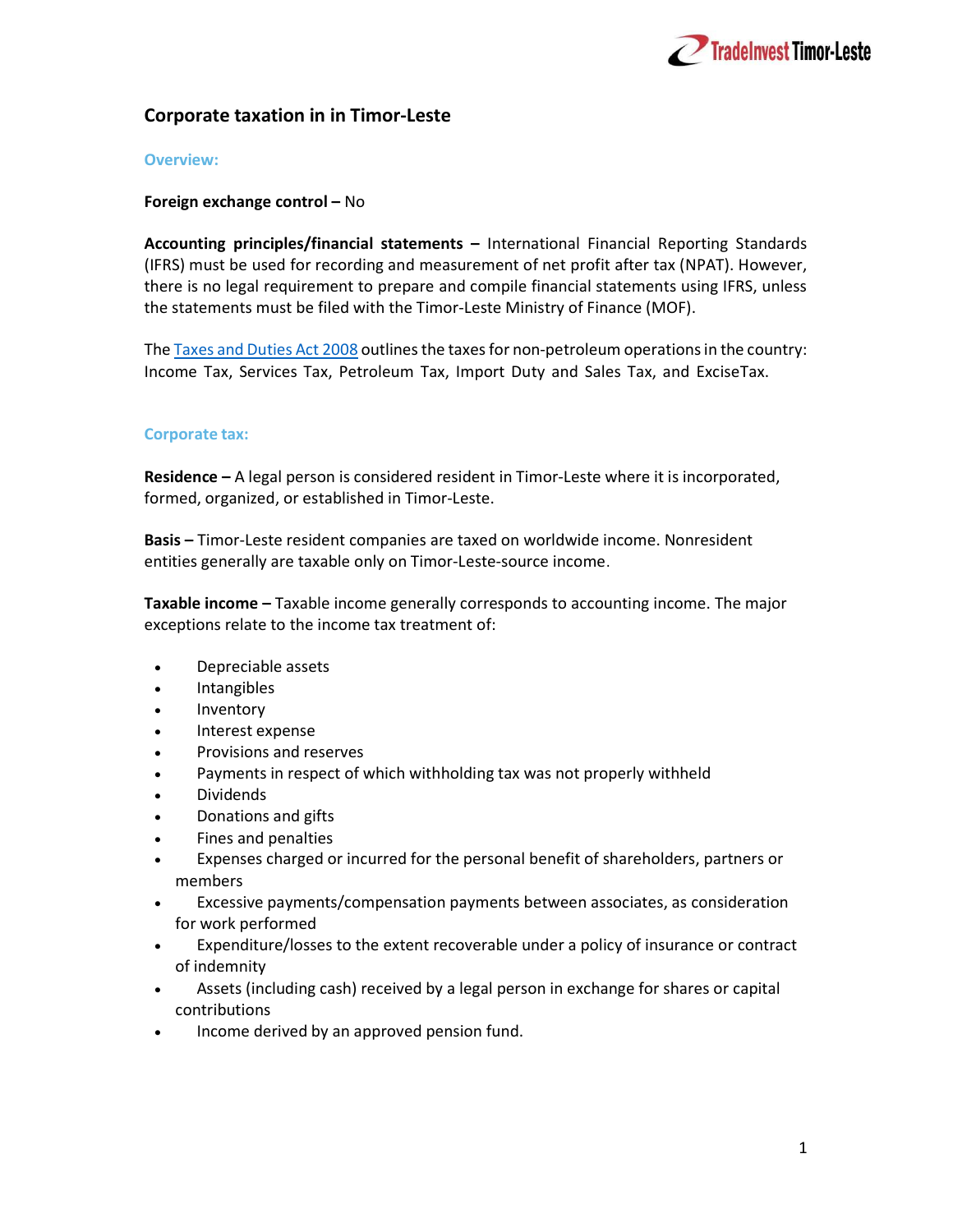

In addition, certain income items that are subject to final withholding tax are excluded from taxable income. Petroleum operations are subject to different tax rules under one of four distinct petroleum tax regimes.

Taxation of dividends – Dividends from Timor-Leste companies are exempt income for Timor-Leste residents and are not tax-deductible for the payer.

Capital gains – Gains arising from the alienation of assets are subject to the 10% corporate income tax rate. No distinction is made between revenue gains or capital gains.

Losses – Tax losses may be carried forward indefinitely to offset against future assessable income provided that a "continuity of ownership" (more than 50%) or a "same business test" is satisfied. The carry back of tax losses is not permitted.

Rate – The corporate income tax rate is 10% (excluding amounts that have been subject to final withholding tax).

Surtax – No

Alternative minimum tax – No

Foreign tax credit - Timor-Leste resident companies are entitled to a credit for any foreign income tax paid to the extent of the Timor-Leste income tax otherwise payable on the income.

Participation exemption – No

Holding company regime – No

#### Withholding tax:

Withholding tax is imposed on the following payments by residents to a resident:

| <b>Type of payment</b>                                                      | Tax rate (%)   |
|-----------------------------------------------------------------------------|----------------|
| Dividends (Timor-Leste sources dividends paid to residents / non-residents) | 0/10           |
| Interest                                                                    | 0              |
| Royalties (paid to both residents and non-residents)                        | 10             |
| Rent (land and building)                                                    | 10             |
| Prize and winnings                                                          | 10             |
| Construction/building activities                                            | $\mathfrak{p}$ |
| Construction consulting services                                            | 4              |
| Air and sea transportation                                                  | 2.64           |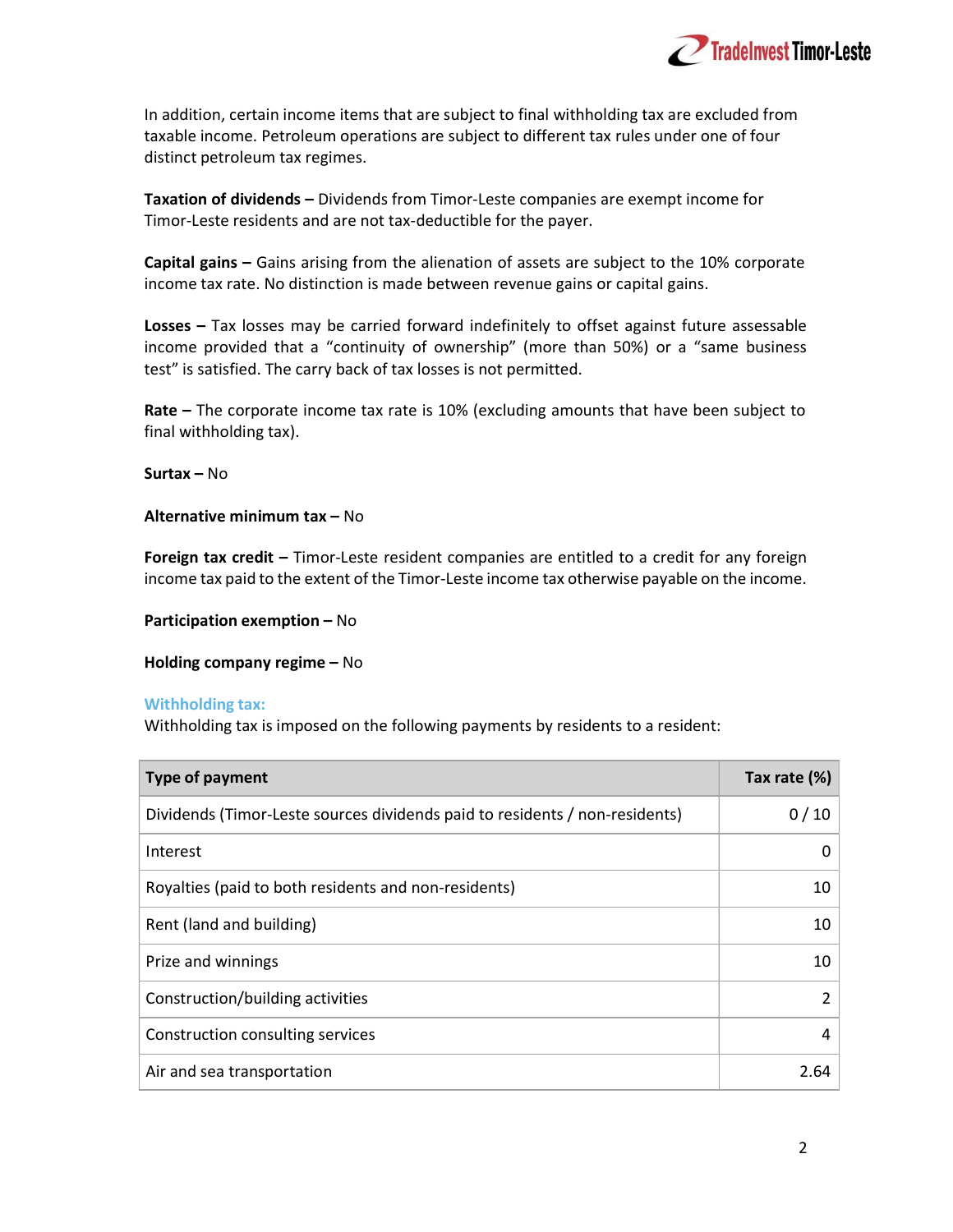

| Type of payment                    | Tax rate (%) |
|------------------------------------|--------------|
| Mining and mining support services | 4.J          |

All other payments to non-residents with no permanent establishment in Timor-Leste are subject to a 10% withholding tax where the payment is not for services identified above. Where withholding tax is applied as a final tax, the taxed income is not included in the recipients' taxable income for income tax purposes. Accordingly, expenses incurred in deriving income that is subject to final tax are not deductible for income tax purposes.

A withholding tax certificate must be issued to the recipient by the last business day in February following the tax year-end detailing the tax withheld from payments during the year.

#### Other taxes on corporations:

Capital duty – No Payroll tax – No Real property tax – No

Social security – Employers are required to pay a monthly contribution towards an employee's social security at a rate of 6% of the "contributory incidence basis." The employer must submit a monthly social security declaration for each individual employee together with a summary declaration for all employees by the 10th day of the following month.

Stamp duty – No Transfer tax – No

Other – Sales tax at a rate of 2.5% is imposed on the value of taxable goods imported into Timor-Leste.

Services tax at 5% applies where monthly turnover from certain designated hotel services, restaurant and bar services, and telecommunication services exceeds USD 500.

Import duty applies at 2.5% on the custom value of goods imported into Timor-Leste, subject to certain exemptions.

Excise tax applies at varying rates to goods manufactured in Timor-Leste and to imported goods.

### Anti-avoidance rules:

Transfer pricing – No Thin capitalization – No Controlled foreign companies – No Disclosure requirements – No